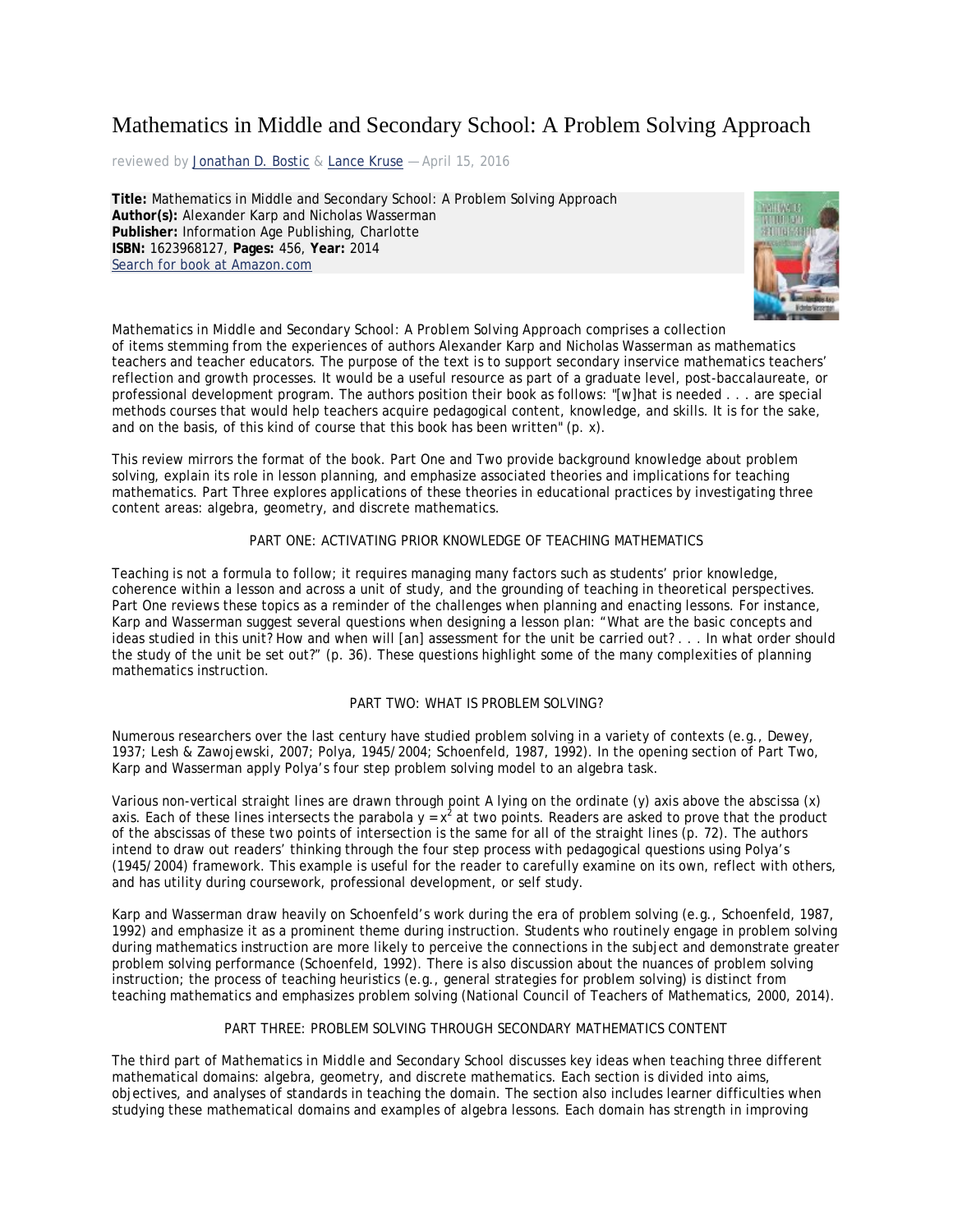teachers' pedagogical content knowledge. Karp and Wasserman provide classroom situated cases fostering problem solving as part of everyday mathematics instruction. These cases help teachers who work within professional development, graduate courses, and professional learning communities reflect on the strengths and challenges of problem solving instruction. More importantly, many cases draw from student teaching vignettes and parallel novice teachers' initial experiences in the classroom. These vignettes also serve as additional professional development opportunities for experienced teachers who mentor novice and student teachers to guide them through the demands of the job. Readers are encouraged to think critically about secondary mathematics instruction using a problem solving lens.

#### ALGEBRA

Within the algebra chapters, Karp and Wasserman explore the challenges of teaching and learning this mathematical domain (e.g., algebra as a science; patterns, functions, and graphs; and solving equations and inequalities) and they provide in depth information for algebra instruction. The discussion of teaching algebra is rooted in the National Council Teacher of Mathematics' *Principles and Standards* (NCTM, 2000) and the Common Core State Standards (Common Core State Standards Initiative [CCSSI], 2010). Teaching algebra is explored as an interrelated and connected area of study acting as "the gatekeeper to further mathematical study" (p. 177). A considerable amount of*Mathematics in Middle and Secondary School* focuses on the ways i algebra should be taught (e.g., learning algebra as its own language; understanding patterns, relations, and functions; graphical representations; equations; and word problems). The algebra chapters include samples of challenging tasks with follow up discussions regarding why particular tasks are difficult to teach and learn. Research is used to assist the reader in making connections between research and teaching (e.g., Chazan & Yerushalmy, 2003; Howson, 2005; Nemirovsky, 1993; Willoughby, 1997). This chapter concludes with example lessons plans from an algebra teacher and a discussion about lesson plans and their enactment. This assists the reader in assessing lesson plans from mathematical and pedagogical content knowledge perspectives. Due to the important role algebra plays in K–12 mathematics education, the book offers a considerable amount of research, examples, and discussion to further teachers' pedagogical content knowledge.

#### GEOMETRY

The next set of chapters in *Mathematics in Middle and Secondary School* explores the teaching and studying of geometry. Geometry is rooted in Euclid's *Elements* and has undergone a shift in how it is taught (Karp & Wasserman, 2015). The NCTM (2000) and CCSSI (2010) moved away from Euclidian geometry as a class only for college students and instead identified it as important for all learners. Similar to the algebra chapters, connections between research and practice are made through examinations of extant research (see Clements & Battista, 1992; Nickson, 2000; Van Hiele, 1959, 1986). One idea expressed within this domain is the importance of informal geometry: "it does not presume an acquaintance with axioms and rigorous proofs or with any sort of sophisticated use of mathematical symbolism" (p. 323). The authors discuss how "definitions are usually not starting points of a new idea, but rather the end point" (p. 322 as cited in Van Dormolen & Arcavi, 2000). Students should not memorize definitions but instead create their own working understandings of ideas. A few approaches shared for teaching informal geometry include finding common features of shapes, cutting them, reassembling these shapes, and explaining why a drawing justifies a formula. These approaches shift the focus away from standard formal geometry and introduce learners to informal geometry. Finally, problem solving and lesson planning for a geometry classroom are explored similar to the content of the algebra chapters. A unique feature of these geometry lessons is that both middle and high school lessons are presented and discussions identify both the strengths and weaknesses of the lessons.

#### DISCRETE MATHEMATICS

The final section of *Mathematics in Middle and Secondary School* explores the teaching and studying of discrete mathematics. Most importantly, the section begins with a description of discrete mathematics (e.g., basic logic, combinatorics, graph theory, matrix algebra, probability and statistics, and set theory) as a means of differentiating this mathematical domain from its counterparts (Bogart, 1991). NCTM's (2000). Data analysis and probability content standards are also referenced to frame the key instructional areas of discrete mathematics. Karp and Wasserman describe the unique role discrete mathematics plays in K–12 curriculum. Although traditional high school mathematics courses do not require discrete math, "many parts of discrete mathematics are integrated into other areas of mathematics" (p. 399) and this type of integration illustrates its interconnectedness (p. 396). The authors highlight key aspects of the structure of mathematics and this is a feature found in the Standards for Mathematical Practice (CCSSI, 2010). This section concludes with an analysis of a variety of discrete mathematics problems and sample lesson plans. This discussion allows for previously considered key ideas to be analyzed in a practical manner.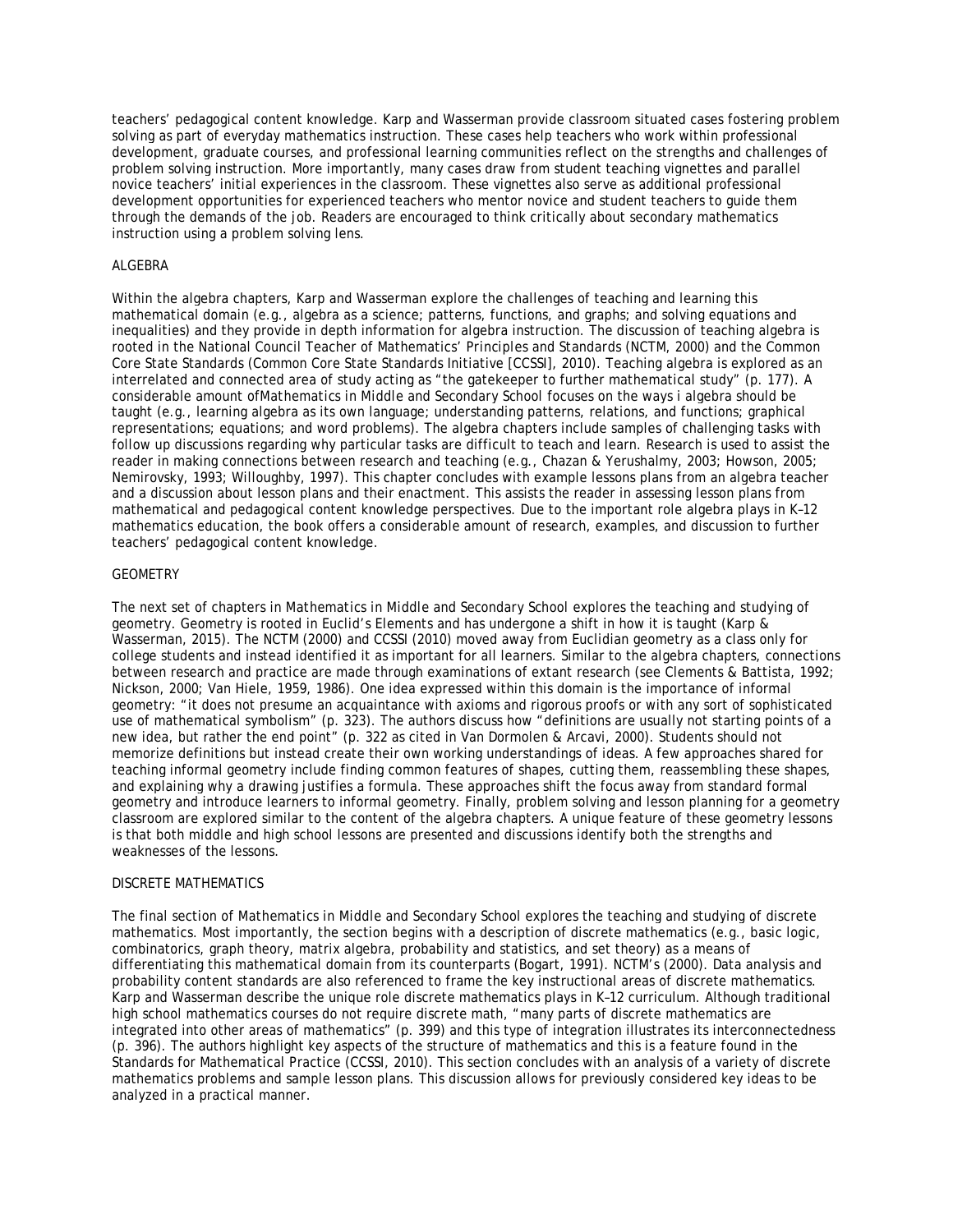#### CONCLUSION

Karp and Wasserman's *Mathematics in Middle and Secondary School* provides an effective framework for exploring the domains of algebra, geometry, and discrete mathematics. The ideas in this book could be deepened with more recent research in problem solving and further exploration in probability and statistics. The first parts provide adequate pedagogical knowledge to better analyze the lesson plans and problem solving ideas presented in subsequent sections. Similarly, the first section of each chapter discusses key ideas, such as aims and objectives, standards, theoretical frameworks, and pedagogical approaches and allows readers to apply these ideas to problem solving and designing lesson plans. These discussions help readers develop a thorough understanding of sound practices in lesson planning and challenges in teaching for, about, and through problem solving.

#### *References*

Bogart, K. (1991). The roles of finite and discrete mathematics in college and high school mathematics. In M. J. Kenney & C. R. Hirsch (Eds.), *Discrete mathematics across the curriculum, K-12: 1991 yearbook.* (pp. 78– 86). Reston, VA: National Council of Teachers of Mathematics.

Chazan, D., & Yerushalmy, M. (2003). On appreciating the cognitive complexity of school algebra research on algebra learning and directions of curricular change. In J. Kilpatrick, W.G. Martin, & D. Schifter (Eds.), *A research companion to companion to principles and standards for school mathematics* (pp. 123–135). Reston, Virginia: National Council of Teachers of Mathematics.

Clements, D. H., & Battista, M. T. (1992). Geometry and spatial reasoning. In D. A. Grouws (Ed.), *Handbook of research on mathematics teaching and learning* (pp. 420–464). New York, NY: Macmillan.

Common Core State Standards Initiative (2010). *Common Core State Standards for Mathematics.* Washington, D.C.: National Governors Association Center for Best Practices & Council of Chief State School Officers.

Dewey, J. (1933). *How we think*. Boston, MA: D.C. Heath and Company.

Howson, G. (2005). "Meaning" and school mathematics. In J. Kilpatrick, C. Holyes, O. Skovsmose, & P. Valero (Eds.), *Meaning in mathematics education* (pp. 17–38). New York, NY: Springer.

Lesh, R., & Zawojewski, J. (2007). Problem solving and modeling. In F. Lester, Jr. (Ed.), *Second handbook of research on mathematics teaching and learning* (2nd ed., pp. 763–804). Reston, VA: National Council of Teachers of Mathematics.

National Council of Teachers of Mathematics (2000). *Principles and standards for school mathematics.* Reston, VA: National Council of Teachers of Mathematics.

Nemirovskly, R. (1993). *Symbolizing motion, flow, and contours: The experience of continuous change* (Unpublished doctoral dissertation). Cambridge, MA: Harvard University.

Nickson, M. (2000). *Teaching and learning mathematics. A teacher's guide to recent research.* New York, NY: Cassell.

Polya, G. (2004). *How to solve it: A new aspect of mathematical method*. Princeton, NJ: Princeton University Press. (Original work published 1945)

Schoenfeld, A. (1987). What's all the fuss about metacognition. In A. Schoenfeld (Ed.), *Cognitive science and mathematics education.*Mahwah, NJ: Lawrence Erlbaum Associates.

Schoenfeld, A. (1992). Learning to think mathematically: Problem solving, metacognition, and sense making in mathematics. In D. A. Grouws (Ed.), *Handbook of research on mathematics teaching and learning* (pp. 334–370). New York, NY: Macmillan.

Van Dormolen, J., & Arcavi, A. (2000). What is a circle? *Mathematics in School, 29*(5), 15–19.

Van Hiele, P. M. (1959). Development and learning process. *Acta Paedagogica Utrajectina, 17*.

Van Hiele, P. M. (1986). *Structure and insight.* Orlando, FL: Academic Press.